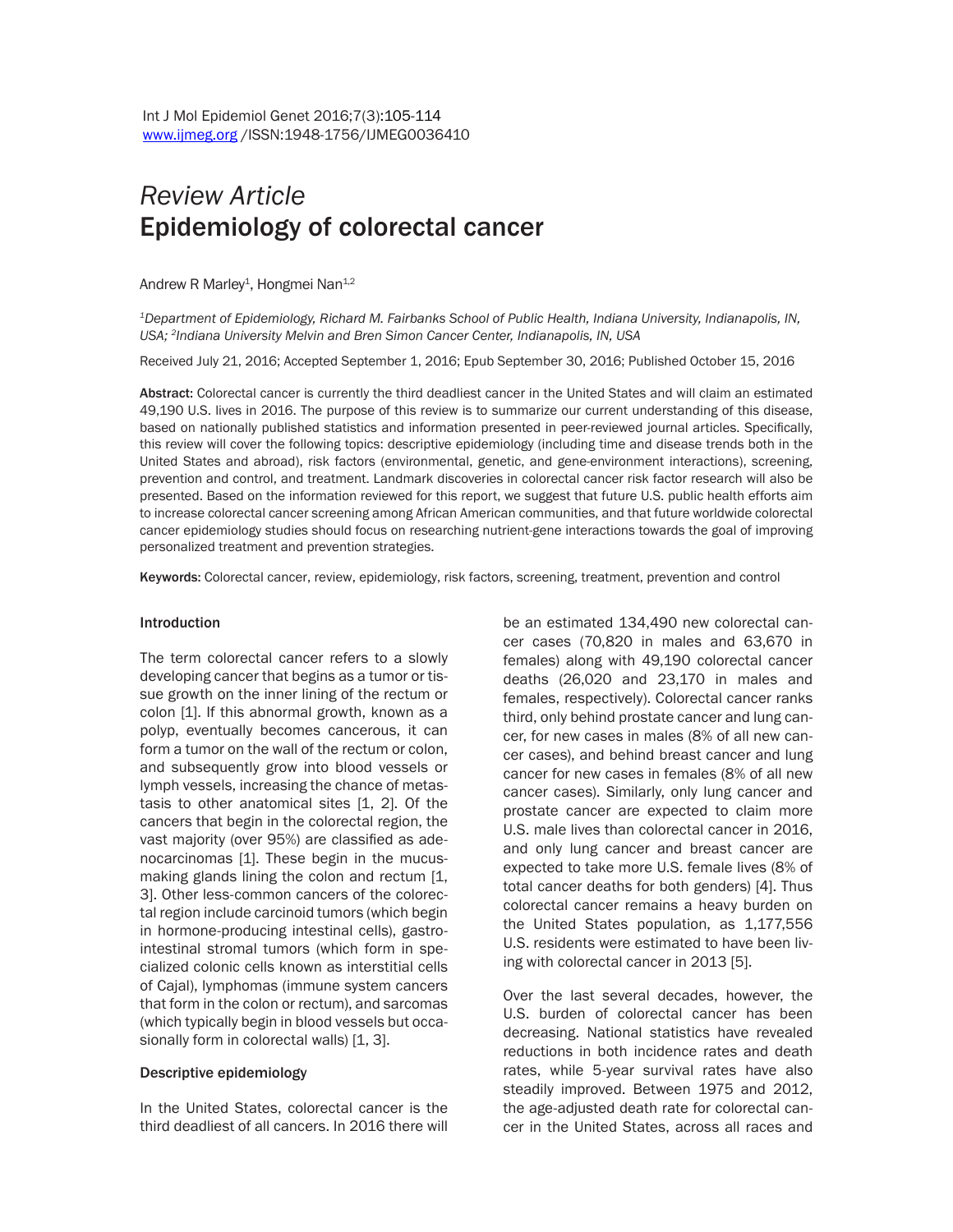both sexes, shrank by half (28.58 deaths per 100,000 in 1976 to 14.45 deaths per 100,000 in 2013) [6]. In similar fashion, age-adjusted incidence rates in the U.S., across both sexes and all races, dropped from the low-to-mid 60s per 100,000 in the 1970s and 1980s to 37.20 new cases per 100,000 in 2013 [7]. Additionally, between 1975 and 2011 (again, for all races and both sexes in the U.S.) the 5-year survival rate rose from a low of 49.8% to a high of 66.2% [8].

Public federal databases do an admirable job of describing how the burden of colorectal cancer in the U.S. has slowly lightened since the 1970s. However, other published data show that this trend is not consistent across all geographic regions, particularly when considering Eastern nations. Although the highest colorectal cancer incidence rates can still be found in North America, Europe, and Australia/New Zealand, other countries with historically low rates are now experiencing increased risk [9]. For example, Japan and Thailand are suffering rapid increases in colorectal cancer incidence [10], and incidence has been steadily increasing in Iran for the past 30 years [11]. The rates have more than doubled in Saudi Arabia since 1994 [12], about the same time that rates started to increase in the Philippines [13]. Elsewhere in the East, colorectal cancer incidence rates have also been slowly increasing, for example, in Jordan [14], as well as China, South Korea, and Singapore, all regions where cancers of the stomach and liver have typically caused the greatest concern [15].

Another observable difference between incidence of colorectal cancer in the East and West can be seen in the average age of diagnosis. In the United States and European Union, only about 2-8% of cases occur in individuals under 40 years of age [16, 17], whereas Egypt, Saudi Arabia, the Philippines, and Iran show rates of 38%, 21%, 17%, and 15-35%, respectively for this same age group [11, 13, 18, 19].

### Risk factors

# *Environmental factors*

Many studies have attributed the increased risk of developing colorectal cancer to living the "Westernized lifestyle" [10, 14-16, 20, 21]. This term encompasses obesity, sedentary behavior, and a high-meat, high-calorie, fat-rich, fiber-

deficient diet, and has been linked to increased colorectal cancer risk [20, 22]. The landmark study that first connected dietary fat to risk of colon carcinogenesis took place in 1969, pioneered by Ernst Wynder and coworkers. They discovered that Japanese individuals of higher socioeconomic status (SES) were more likely to develop colon cancer than those who were less affluent, possibly due to their more Westernized diet. It was then first hypothesized that dietary fat, through its influence on bacterial flora, has an effect on colon cancer pathogenesis [21]. Building on this hypothesis, later researchers theorized that high-fat diets promote carcinogenesis by the formation of deoxycholic acid and lithocholic acid. High fat intake stimulates the production of bile acids from the liver, which after contact with anaerobic bacteria in the colon, are dehydrogenated to form these compounds [22].

Alcohol consumption and tobacco smoking also increase risks for colorectal cancer. In 2007, the International Agency for Research on Cancer (IARC) declared that there was sufficient substantiated evidence to infer that alcohol is a causal factor for colorectal cancer [23]. Research has since revealed that, when compared to non/occasional drinkers, people who consume at least 4 drinks per day are at a 52% increased risk for developing this disease [23]. Mechanistically, this carcinogenic process may reflect the impact of alcohol on folate synthesis. Specifically, alcohol entering the colon is microbially metabolized into acetaldehyde, which degrades folate *in vivo* [22, 24]. Because folate is required for DNA synthesis and repair, folate deficiency can lead to chromosome breakage, uracil misappropriation, and other DNA precursor imbalances, all of which can contribute to carcinogenesis [25]. Regarding cigarette smoking, research has revealed that tobacco smoke significantly increases colorectal cancer incidence and mortality and has been associated with a twofold to threefold increase in the risk of developing colorectal adenoma [26, 27]. This is due to the ability of the gastrointestinal tract and circulatory system to spread cigarette carcinogens to colorectal mucosa, elevating the risk of inflammation, mutagenesis, and carcinogenesis [22].

In addition to the above environmental risk factors, high blood levels of insulin, gastrointestinal inflammation, and certain meat-cooking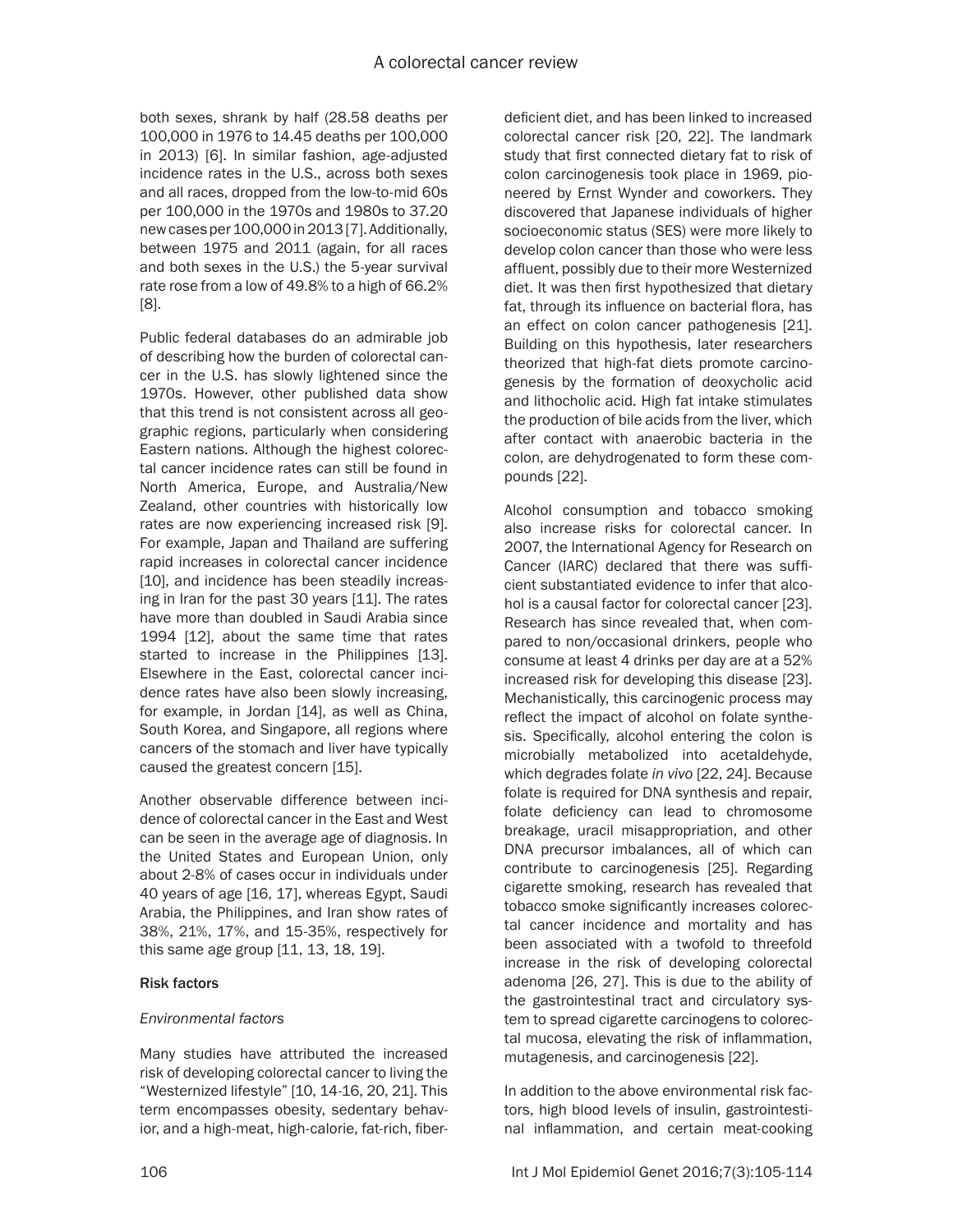methods may also increase risk of colorectal carcinogenesis [22]. Hyperinsulinemia increases the risk of colorectal cancer through promotion of colon cell proliferation and reduction of apoptosis [28]. Regarding gastrointestinal inflammation and colorectal cancer, research has also revealed a link between ulcerative colitis and colorectal carcinogenesis. Evidence suggests that about 1% of all colorectal cancer cases are due to the chronic inflammation associated with ulcerative colitis, and the risk for developing cancer directly correlates to the amount of time a patient has endured the inflammatory condition [29]. Similarly, Crohn's disease, marked by intestinal inflammation, has also been shown to increase the risk of colorectal cancer, although not to the same degree as ulcerative colitis [22]. Additionally, certain methods of cooking meat may also increase the risk of developing colorectal cancer. Studies have shown that with frying, boiling, charcoal broiling, or other methods in which meat is cooked at extremely high temperatures, mutagenic heterocyclic amines and polycyclic aromatic hydrocarbons can form, leading to the production of N-nitroso, a known human carcinogen in the colon [22, 30]. These mutagens may not be the only cause for concern, as further research has suggested that other compounds such as quinoxaline and pyridine can also increase risk of colorectal cancer, particularly distal adenomas [31].

However, in direct opposition to all these risk factors, several environmental factors actually lower the risk of developing colorectal cancer. One such protective factor is the ingestion of fish and fish oil, which has been shown not only to stifle the promotion of colonic tumors, but also to reduce the incidence of these tumors [32]. In fact, fish consumption can be so powerful a protective factor that one study documented evidence of protection against colorectal carcinogenesis even in European populations that typically consume high amounts of other meat and animal fat [33].

Another protective factor against colorectal cancer is a high intake of dietary fiber. In 1971, Denis Burkitt conducted the landmark study first linking fiber consumption to protection against colorectal cancer. He observed that colorectal cancer, as well as other non-infectious bowel diseases, were extremely rare in communities that survived on a highly fibrous diet, but were common in economically developed countries where low-fiber diets predominated [34]. Burkitt then hypothesized that a lifestyle devoid of adequate dietary fiber may be a causative factor for the increased colorectal cancer incidence seen in economically advanced nations, probably due to abnormal carcinogenic changes in the bacterial flora [34].

Additional factors documented to afford protection against colorectal cancer are: a high intake of vitamin D, a high calcium intake, habitual physical exercise, and the regular usage of aspirin. Evidence shows that taking 1000 IU/ day of vitamin D can decrease colorectal cancer risk by 50%, and intake of 1250 mg/day of calcium can significantly reduce the risk of colorectal cancer [35]. Mechanistically, calcium provides this protection by decelerating colonic epithelium proliferation and by neutralizing bile acids [35]. Regarding the benefits of physical activity, studies have revealed that increasing exercise from before to after diagnosis is associated with lower total mortality [36]. One such study specifically found that regular physical exercise can reduce colorectal cancer risk by almost 25% [37]. Another study showed that those who used aspirin regularly (at least twice per week) had lower risk of colorectal cancer than those who used it less often. The hypothesized mechanism underlying this effect is the ability of aspirin to inhibit cyclooxygenase-2, an enzyme that stimulates the colorectal carcinogenic processes of inflammation and cell proliferation [38].

# *Genetic factors*

In addition to the environmental factors above, colorectal cancer also has a significant genetic basis. Research in this area has come a long way in the last 25-30 years, thanks in part to a pioneer in this field, Professor Walter Bodmer. In 1987, Professor Bodmer made a landmark discovery when he determined that a gene called APC, which acts to help prevent cancer when functional, greatly increases colorectal cancer risk when defective. Bodmer is thus credited with saving many lives via genetic testing for faults in this gene, thereby reducing UK colorectal cancer deaths by approximately 33% [39]. Another scientist, Dr. Bert Vogelstein, received awards and recognition for his land-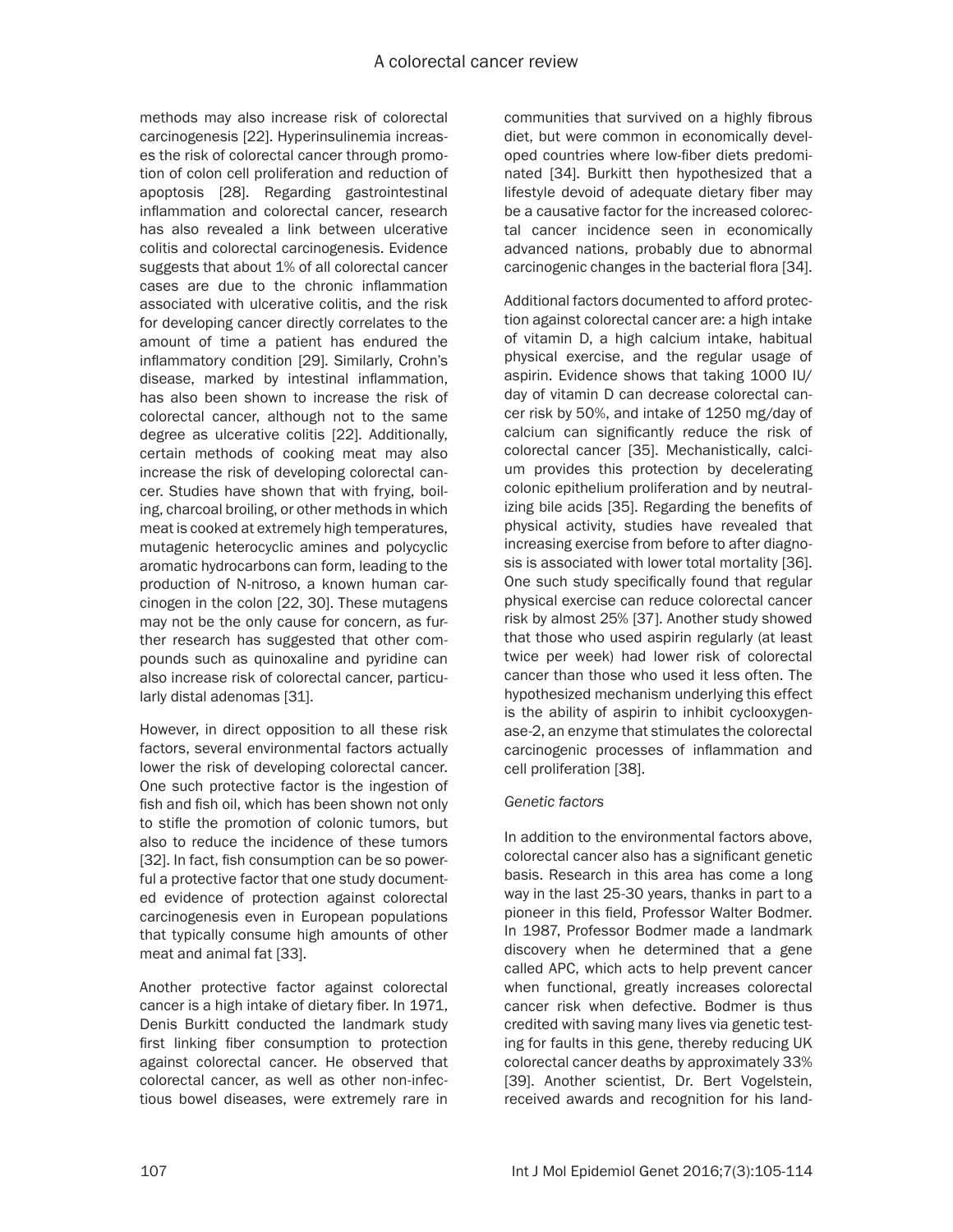mark contributions to colorectal cancer research. Since the mid 1980s, Dr. Vogelstein and coworkers have published crucial findings pertaining to colorectal tumorigenesis, documenting how the accrual of genetic changes to certain oncogenes and tumor-suppressor genes can result in colorectal tumors [40].

Many subsequent discoveries have elucidated the role of genetics in both the development and the prevention of colorectal cancer. For example, research by the UK IBD Genetics Consortium and the Wellcome Trust Case Control Consortium showed that the HNF4A, CHDH1, and LAMB1 genes (on chromosomes 20q13, 16q22, and 7q31, respectively) are linked to colorectal cancer susceptibility. This research was also the first to identify a genetic link between ulcerative colitis and colorectal cancer [41]. Additional research determined that the genetic variants miR-196a2, SNP rs60- 17342, and the C allele of the SNP rs11614913 also conferred elevated risk of developing colorectal cancer [42, 43]. Genes have also been shown to affect not only the incidence of colorectal cancer, but mortality as well, as the rs4939827 SNP located on the SMAD7 gene has been linked to shorter patient survival [43].

Conversely, research has also uncovered several genetic protective factors. For example, one study found that SNP rs4779584 on chromosome 15q13 is associated with a lowered risk of colorectal cancer mortality. The same study showed that SNP rs10795668 on chromosome 10p14 is linked to lower risk of recurrence. Furthermore, this recurrence link pertained only to those treated with chemotherapy, not those treated otherwise; further, the protective effect was associated only with the variant-containing genotype, not the wild genotype [44]. Additionally, a recent study identified two genetic markers that play a role in colorectal cancer risk. One marker, the T allele in rs11- 676348, is an ulcerative colitis susceptibility locus found to be protective against colorectal cancer. This locus, located on chromosome 2, is only slightly downstream of the CXCR2 gene, a gene previously linked to the development of colorectal cancer via chronic inflammation. This is significant, as rs11676348 was found to specifically afford protection against colorectal cancer tumors that had a mucinous component, were microsatellite instability-high, or associated with a Crohn's-like reaction, all of which are indicative of considerable inflammation [45]. The other marker, rs102275 (a Crohn's disease susceptibility locus on chromosome 11), was also found to be inversely related to colorectal cancer risk [45].

There is also evidence that some genes are capable of both risk reduction and protection against colorectal cancer, and new research suggests that MTHFR is among them. When researchers tested for an overall association across all populations, the homozygous TT genotype for MTHFR 677 was found to be protective against colorectal cancer [46]. Subgroup analysis, however, did not find these protective effects in all populations, as this same MTHFR 677 TT genotype was found to be a colorectal cancer risk factor for those residing in Turkey, Romania, Croatia, Hungary, Portugal, Mexico, the U.S., Taiwan, India, and Egypt [46]. Considering research linking genetics to colorectal cancer risk and protection alike, about 35% of colorectal cancer cases are influenced by genetic factors [43].

## *Effect of gene-environment interactions on colorectal cancer*

Gene-environment interactions influence colorectal cancer risk. For example, exercise may interact with certain genes to affect colorectal cancer outcome. Level of physical activity was found to be associated with colorectal cancer survival among individuals who were PTGS2 positive, but no such association was seen among those who were PTGS2-negative [47]. Similarly, among patients with p27 expression, those who were physically active had 68% lower colon cancer mortality rates than those who were not physically active. However, these exercise benefits were absent in those without p27 expression [48].

Interactions between genetic factors and environmental factors, such as obesity, aspirin, alcohol consumption, vitamin D intake, and polyunsaturated fatty acids, have also been discovered to influence colorectal cancer risk. As body mass index (BMI) increases, so does the risk of colorectal cancer for individuals who are CTNNB1-negative (no such association is seen among CTNNB1-positive patients) [49]. However, for obese patients (BMI of at least 30), greater colorectal cancer survival was seen in those who were CTNNB1-positive, while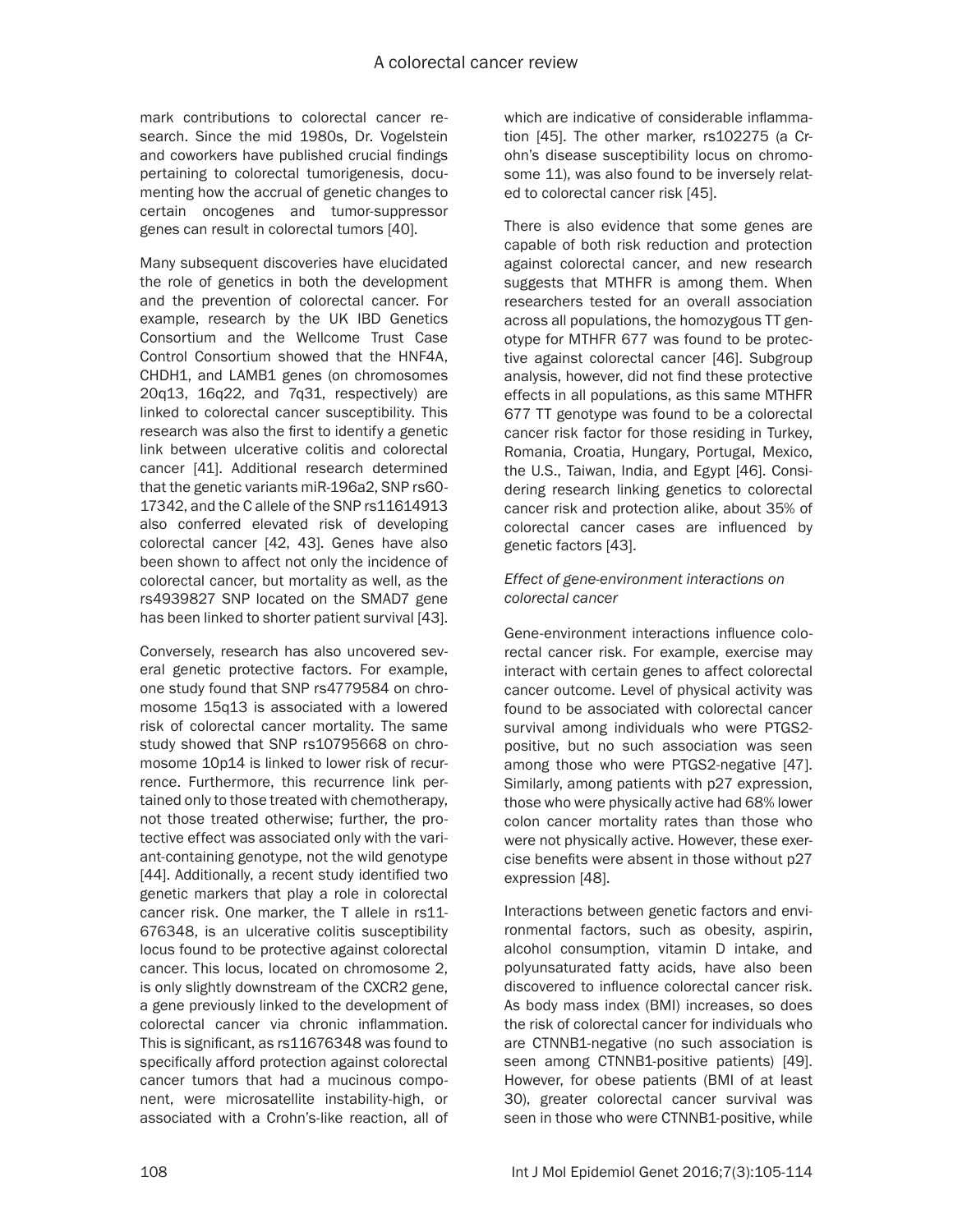among non-obese patients, CTNNB1 status had no effect on survival [49].

Regarding aspirin, consistent intake has been associated with a lower incidence of colorectal cancer for individuals with the wild-type BRAF gene, and longer colorectal cancer survival for those carrying the mutated PIK3CA gene. Such associations were not seen in those with mutated BRAF or wild-type PIK3CA genotypes [50, 51]. Similarly, consistent aspirin intake was also found to decrease colorectal cancer risk in patients with high expression of 15-PGDH, whereas no such relationship was found in those with low 15-PGDH expression [52]. Also, it has been reported that aspirin reduces risk of colorectal cancer, particularly tumors with activated CTNNB1, among individuals with rs6983267 GT/TT genotypes but not among individuals with GG genotypes [53]. In addition, a recent genome-wide gene-environment interaction study identified that the chemopreventive effect of aspirin and other nonsteroidal anti-inflammatory drugs (NSAIDs) on colorectal cancer risk differed according to genetic variation at two single nucleotide polymorphisms (SNPs) at chromosomes 12 (rs-2965667) and 15 (rs16973225) [54]. Regarding alcohol consumption, research has determined that regular alcohol drinkers with low IGF2 DMR0 methylation have an increased risk of colorectal cancer, but those with higher IGF2 DMR0 methylation ability have no such elevated risk [55].

Pertaining to vitamin D, recent research has also discovered that individuals with high blood 25(OH)D levels were less likely to develop colorectal cancer if they also had high-level intratumoral periglandular reaction as opposed to lower levels of this reaction [56]. Researchers have also revealed an interaction between marine ω-3 polyunsaturated fatty acids (PUFAs) and colorectal cancer. Those with high PUFA consumption are less likely to develop microsatellite-high colorectal cancer tumors. The risk of microsatellite-stable colorectal cancer tumors, however, is not modified by PUFA intake [57].

# **Screening**

Screening for colorectal cancer involves testing for pre-cancerous colorectal polyps or earlystage cancer before the manifestation of symptoms, before the disease has a chance to grow or spread, and while treatment is easier to manage, less expensive, and more likely to be successful [9, 58]. In the United States, the Centers for Disease Control and Prevention (CDC) and the U.S. Preventive Services Task Force recommend that men and women between the ages of 50 and 75 be screened for colorectal cancer through high-sensitivity fecal occult blood testing (FOBT), sigmoidoscopy, or colonoscopy [59].

FOBT, recommended annually, tests for colorectal cancer by detecting blood in a patient's stool through the use of a chemical called guaiac or antibodies. With this method, the patient simply obtains a small sample of stool, places it in a test kit, then returns it to their health care provider for laboratory analysis. For the sigmoidoscopy, a physician inserts a thin, flexible tube into a patient's rectum to check for potentially cancerous polyps either in the rectum or the lower region of the colon. It is recommended that this test be performed every five years. Similar to the sigmoidoscopy, in a colonoscopy the doctor uses a thin, flexible, tube to check for polyps or any sign of carcinogenesis. For this test, however, a longer tube is used as the doctor will examine the rectum and the entire colon, possibly removing polyps during the test. Patients are recommended to undergo this procedure every 10 years. Although these are the three screening techniques recommended by the U.S. Preventive Services Task Force, three other screening methods (the double-contrast barium enema, the virtual colonoscopy, and the stool DNA test) are sometimes used and/or recommended by other entities [59].

Because of evidence indicating that the risk of colorectal pathogenesis and carcinogenesis increases exponentially around age 50 [49], it is strongly recommended that screening begin at age 50 for previously asymptomatic persons [59-61]. However, despite these recommendations and the strong evidence indicating the effectiveness, relative safety, and proven results of colorectal screening [61, 62], persistent issues keep screening rates low, both in the U.S. and abroad.

One such issue that can be seen in the United States lies in the unfortunate confluence of elevated risk and lower screening rates among the African American population. Compared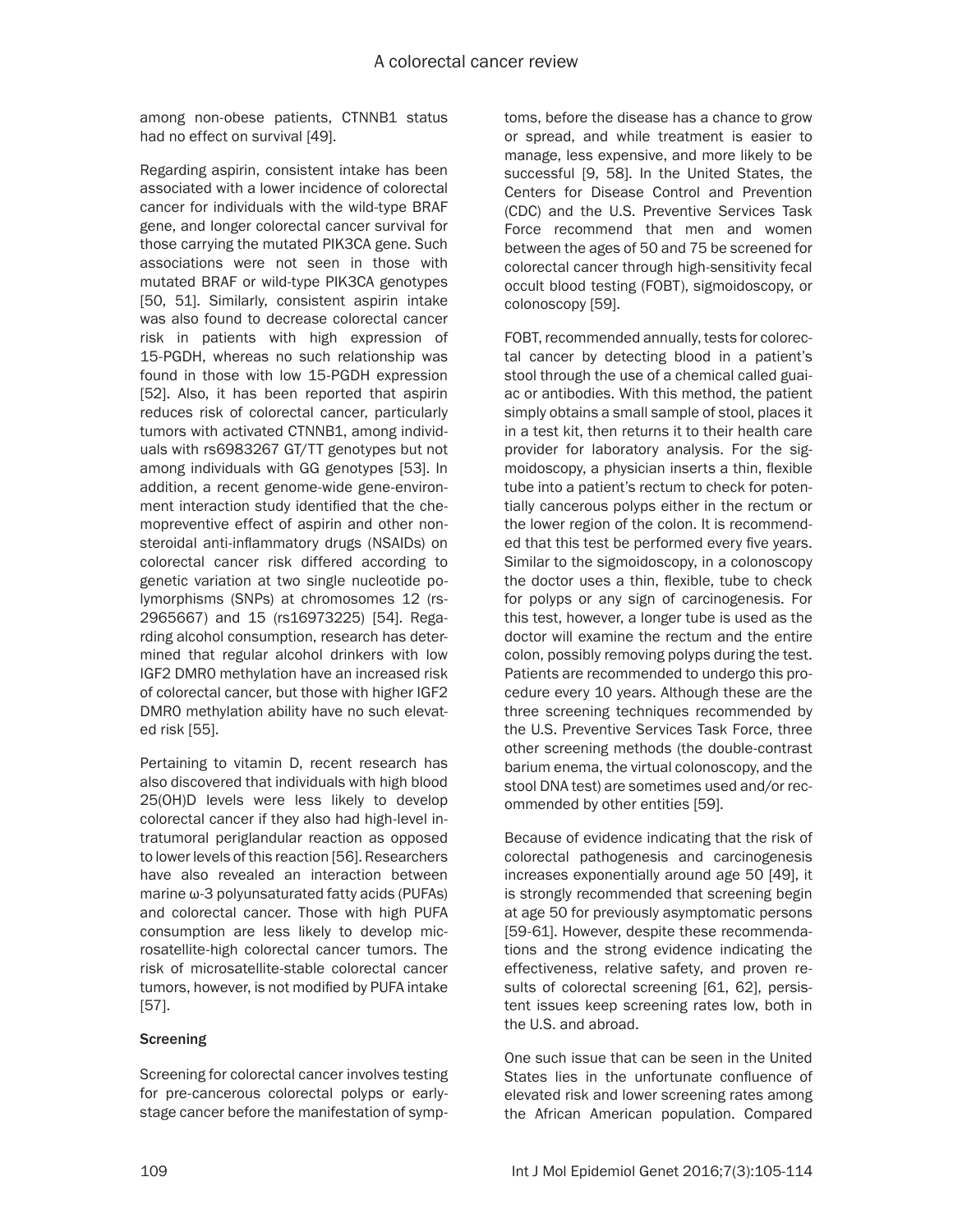with Caucasian Americans, African Americans present with colorectal cancer at younger ages, have higher rates of colorectal cancer prevalence across all ages, demonstrate higher proportion of colorectal carcinogenesis prior to age 50, are more likely to die from colorectal cancer, demonstrate more metastasis-associated genetic biomarkers, and are less likely to engage in screening (56% of African Americans over age 50 follow recommended screening guidelines, compared to 62% of Caucasians) [60, 63]. Many of the aforementioned morbidity and mortality statistics can be attributed to this community's poorer nutrition, higher obesity rates, and lower rates of physical activity [51]. Thus it has been suggested that communityspecific guidelines for this population should advocate for the commencement of screening prior to age 50 [60].

Another factor contributing to the low rates of colorectal cancer screening is the feasibility of establishing certain screening procedures in developing/lower-resource countries. For example, though a colonoscopy is generally considered to be a very effective and sensitive screening option, it requires significant cost, a skilled examiner, and extensive procedures, all of which may make colonoscopies virtually impossible to implement on a large scale in many developing nations [9]. Because of this, the FOBT, which is relatively inexpensive, convenient, and easy to administer, is a better option for primary colorectal cancer screening in certain geographic areas; in fact, many countries have already established a national screening program using the FOBT. Although not as sensitive as a colonoscopy, the FOBT has been shown to reduce colorectal cancer mortality by one-third, leading to the recommendation that this be the test of choice in areas where a more structural examination may not be feasible and/or possible [64].

# Prevention and control

The prevention and/or control of colorectal cancer can be multifaceted. As previously mentioned, the regular consumption of fish, fiber, vitamin D, and calcium, as well as regular exercise and aspirin intake, can all help prevent the development of colorectal cancer [32-37]. In fact, the combination of dietary change along with the intake of anti-inflammatory drugs can not only prevent the growth of new polyps, but also stunt the growth of existing polyps [65]. In addition, family/community interventions can also be effective in helping to prevent colorectal cancer [66]. Family-based support for a family member with colorectal cancer, through the use of motivation and encouragement when performing prevention measures such as screening, exercising, and adopting a healthy diet, can be an effective learning tool to help with carcinogenesis prevention [66]. Another way this method can aid in prevention is through the advice of an older, trusted family member. To make this point, an example was given of how an individual, uneasy about a screening procedure, was calmed by older family members who shared their own experiences with such procedures [66]. Family-based interventions such as this, as well as screening, genetic testing, and the other aforementioned environmental preventive measures, can all play effective roles in both the prevention and control of colorectal cancer.

# **Treatment**

The choice of treatment for colorectal cancer can depend on several factors, including the patient's health, the size of the tumor, and its location [65]. Surgery is the most common treatment option, and the type of surgery used, again, depends on variables such as the location of the cancer and the existence and extent of metastasis [65, 67]. As mentioned above, if cancer is found only in a single polyp, it can be removed during a colonoscopy [59, 65]. However, if the cancer has affected a larger area, then a bowel resection may be necessary [65]. Resection may include the partial or total removal of the colon as well as other adjacent organs (such as stomach or abdominal wall) [65].

When surgery is not necessary, treatment can include radiofrequency ablation, cryosurgery, chemotherapy, radiation therapy, or targeted therapy. Radiofrequency ablation involves the use of electrodes, inserted either directly through the skin or through an abdominal incision, to kill cancer cells. In cryosurgery, freezing techniques are used to destroy cancerous tissue. Chemotherapy treatment involves the use of drugs to hinder cancer growth or kill cancer cells [67]. A drug called 5-fluorouracil is the most common colorectal cancer chemotherapy treatment; it can be administered by a continu-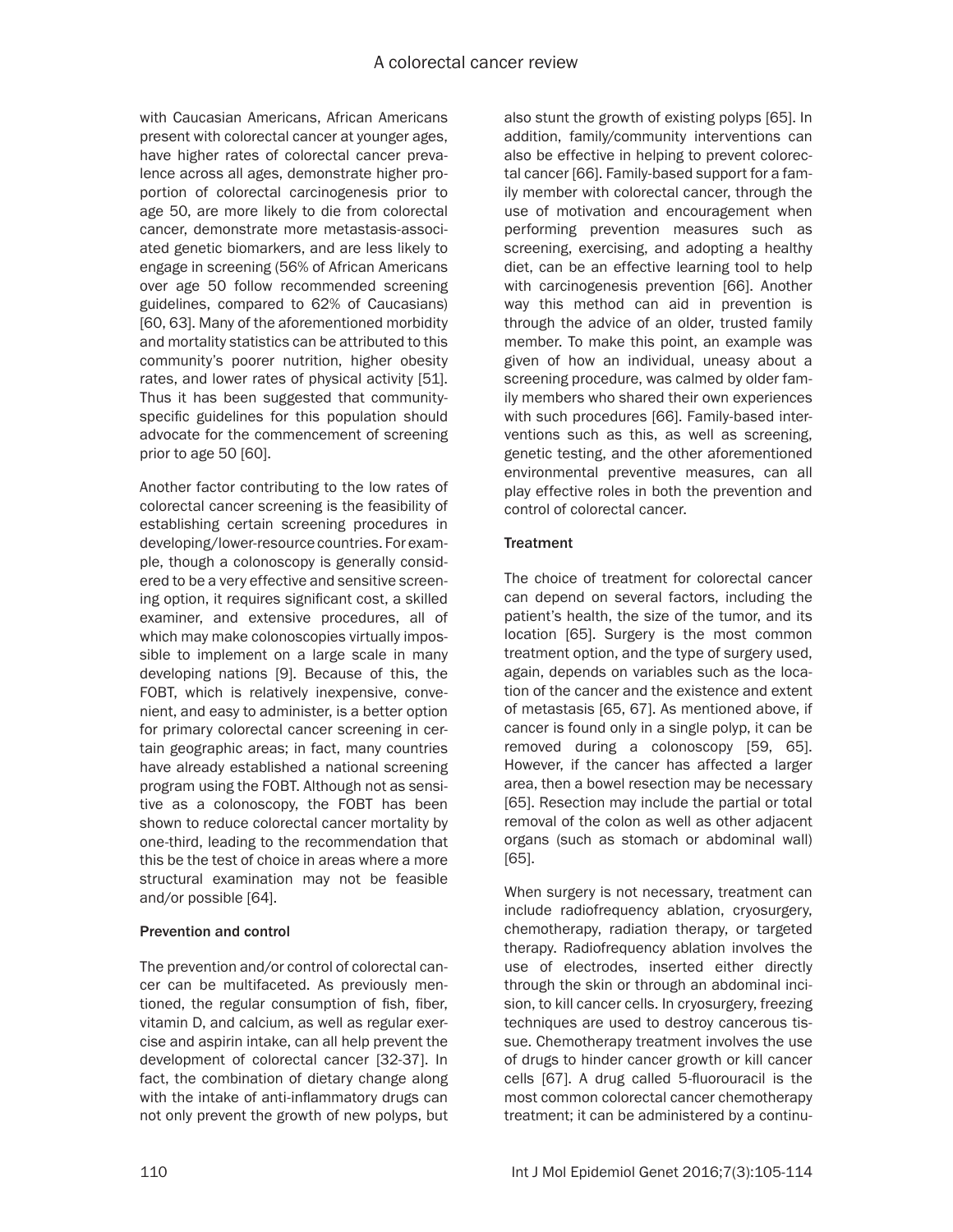ous pump, 48-hour infusion, weekly injections, or daily injections [65]. In radiation therapy, X-rays or other radiation methods are used to exterminate carcinogenic cells. Finally, the aim of targeted therapy is to use drugs, or other methods, to attack the specific cancer cells without damaging any other tissues [67].

### **Conclusions**

Colorectal cancer is a deadly disease that afflicts and kills many, many people across the planet, mainly in the West; however, due to Western influences, colorectal cancer is on the rise in many Eastern nations as well. Research tells us that some dietary factors, namely high meat and animal-fat consumption, can promote colorectal carcinogenesis, whereas other dietary factors, such as fish, fiber, vitamin D, and calcium, can help prevent it. Research has also elucidated a genetic link to colorectal cancer, explaining that approximately 35% of risk is due to genes, and revealing how genes can confer both risks and protective effects. In addition, genetic factors and environmental factors jointly affect the risk of colorectal cancer. Though research constantly provides new information about effective screening methods, the dissemination and application of this knowledge is still lacking in many areas and amongst certain communities. Effective treatment and prevention strategies have also been identified, tested, and documented. Research in these areas informs the public regarding how best to reduce their risk of developing colorectal cancer, and because of the increasing 5-year survival rate, provides reassurance that there are effective treatments in case they do develop this disease.

All the research found and presented here can provide a detailed, insightful, and informative look into the current situation regarding colorectal cancer. Future public health efforts in this area should focus on increasing screening rates among African Americans as well as creating educational interventions for Eastern nations. With the increase in colorectal cancer cases in the East, it is evident that residents of these nations may be adopting the Western lifestyle without understanding its health consequences. With that said, efforts should be made to increase health and nutrition education, particularly regarding the effects of meat and animal fat.

In addition, future efforts should be made to inform African Americans regarding the importance and benefit of undergoing colorectal screening by the age of 50 years, if not before. One possibly useful model might be the example of President Reagan's bout with colon cancer, an event that raised people's awareness regarding this very issue. In the wake of Ronald Reagan's fight with cancer, there was a rapid increase in the public's interest in colorectal cancer, leading to increases in screening and a subsequent sharp decline in colorectal mortality beginning in 1985 [68, 69]. If someone who is trusted and influential in the African American community comes forward and speaks about the magnitude of this issue, positive changes are likely to follow.

Finally, future studies in colorectal cancer epidemiology should focus on the interaction between genetics and nutrients. Both genetic factors and certain foods may increase or decrease an individual's likelihood of developing colorectal cancer. Thus, given a particular individual's genetic makeup, future studies should aim to discover what foods (or other lifestyle choices/behaviors) interact synergistically with that particular genotype to influence their colorectal cancer outcome. This would greatly increase our understanding of colorectal cancer epidemiology while also providing the opportunity for much more specific and personalized treatment/prevention strategies.

### Disclosure of conflict of interest

### None.

Address correspondence to: Dr. Hongmei Nan. Department of Epidemiology, Richard M. Fairbanks School of Public Health, Indiana University, R3-C504, 980 West Walnut Street, Indianapolis, IN 46202, USA. Tel: 317-278-3907; E-mail: hnan@iu.edu

### References

- [1] What is colorectal cancer? [Internet]. Cancer. org; 2016 [17 May 2016]. Available from: http: //www.cancer.org/cancer/colonandrectumcancer/detailedguide/colorectal-cancer-what-iscolorectal-cancer.
- [2] Valastyan S, Weinberg RA. Tumor metastasis: molecular insights and evolving paradigms. Cell 2011; 147: 275-92.
- [3] Colorectal Cancer: Overview [Internet]. Cancer. net; 2015 [19 October 2015]. Available from: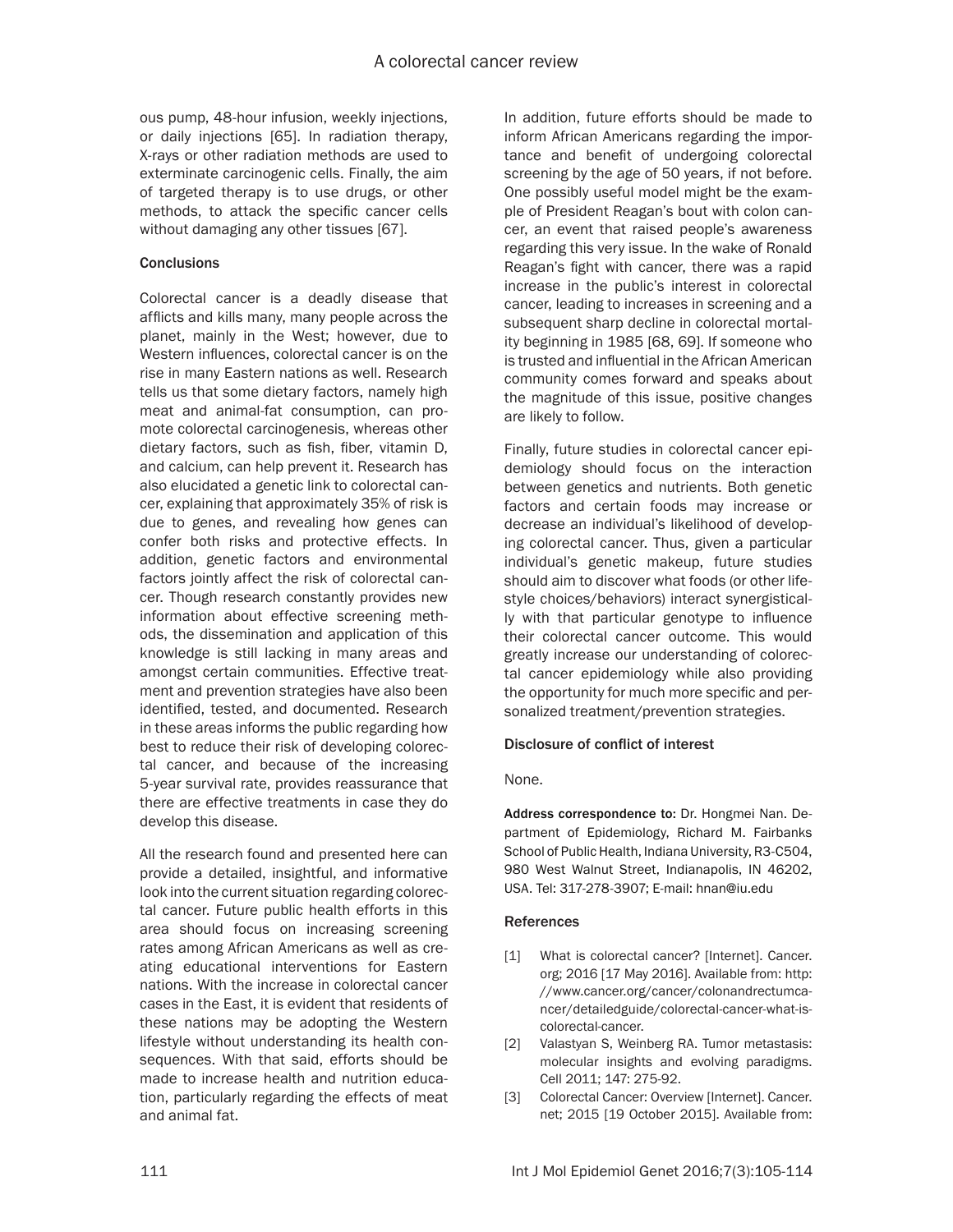http://www.cancer.net/cancer-types/colorectal-cancer/overview.

- [4] Cancer Facts & Figures 2016 [Internet]. Cancer.org; 2016 [17 May 2016]. Available from: http://www.cancer.org/acs/groups/content/ @research/documents/document/acspc-04- 7079.pdf.
- [5] Cancer of the Colon and Rectum SEER Stat Fact Sheets [Internet]. Seer.cancer.gov; [17 May 2016]. Available from: http://seer.cancer. gov/statfacts/html/colorect.html.
- [6] Browse the SEER Cancer Statistics Review 1975-2013. [Internet]. Seer.cancer.gov; [17 May 2016]. Available from: http://seer.cancer. gov/csr/1975\_2013/browse\_csr.php?section SEL=6&pageSEL=sect\_06\_table.09.html.
- [7] Browse the SEER Cancer Statistics Review 19- 75-2013 [Internet]. Seer.cancer.gov; [17 May 2016]. Available from: http://seer.cancer.gov/ csr/1975\_2013/browse\_csr.php?sectionSEL =6&pageSEL=sect\_06\_table.06.html.
- [8] Cancer of the Colon and Rectum (Invasive) 5-Year Relative and Period Survival by Race, Sex, Diagnosis Year, Age and Stage at Diagnosis [Internet]. Seer.cancer.gov; [17 May 2016]. Available from: http://seer.cancer.gov/csr/19- 75\_2013/browse\_csr.php?sectionSEL=6&pa geSEL=sect\_06\_table.12.html.
- [9] Torre LA, Bray F, Siegel RL, Ferlay J, Lortet-Tieulent J, Jemal A. Global cancer statistics, 2012. CA Cancer J Clin 2015; 65: 87-108.
- [10] Khuhaprema T, Srivatanakul P. Colon and rectum cancer in Thailand: an overview. Jpn J Clin Oncol 2008; 38: 237-43.
- [11] Dolatkhah R, Somi MH, Bonyadi MJ, Asvadi Kermani I, Farassati F, Dastgiri S. Colorectal cancer in Iran: molecular epidemiology and screening strategies. J Cancer Epidemiol 2015; 2015: 643020.
- [12] Ibrahim EM, Zeeneldin AA, El-Khodary TR, Al-Gahmi AM, Bin Sadiq BM. Past, present and future of colorectal cancer in the Kingdom of Saudi Arabia. Saudi J Gastroenterol 2008; 14: 178.
- [13] Kaw LL, Punzalan CK, Crisostomo AC, Bowyer MW, Wherry DC. Surgical pathology of colorectal cancer in Filipinos: implications for clinical practice. J Am Coll Surg 2002; 195: 188-95.
- [14] Al-Jaberi TM, Ammari F, Gharieybeh K, Khammash M, Yaghan RJ, Heis H, Al-Omari M, Al-Omari N. Colorectal adenocarcinoma in a defined Jordanian population from 1990 to 1995. Dis Colon Rectum 1997; 40: 1089-94.
- [15] Sung JJ, Lau JY, Goh KL, Leung WK; Asia Pacific Working Group on Colorectal Cancer. Increasing incidence of colorectal cancer in Asia: implications for screening. Lancet Oncol 2005; 6: 871-6.
- [16] Stigliano V, Sanchez-Mete L, Martayan A, Anti M. Early-onset colorectal cancer: A sporadic or

inherited. World J Gastroenterol 2014; 20: 12420-30.

- [17] Keswani SG, Boyle MJ, Maxwell JP 4th, Mains L. Colorectal cancer in patients younger than 40 years of age. Am Surg 2002; 68: 871.
- [18] Abou-Zeid AA, Khafagy W, Marzouk DM, Alaa A, Mostafa I, Ela MA. Colorectal cancer in Egypt. Dis Colon Rectum 2002; 45: 1255-60.
- [19] Mansoor I, Zahrani IH, Aziz SA. Colorectal cancers in Saudi Arabia. Saudi Med J 2002; 23: 322-7.
- [20] Bishehsari F, Mahdavinia M, Vacca M, Malekzadeh R, Mariani-Costantini R. Epidemiological transition of colorectal cancer in developing countries: environmental factors, molecular pathways, and opportunities for prevention. World J Gastroenterol 2014; 20: 6055-72.
- [21] Wynder E, Kajitani T, Ishikawa S, Dodo H, Takano A. Environmental factors of cancer of the colon and rectum II. Japanese epidemiological data. Cancer 1969; 23: 1210-20.
- [22] Harris R. Global epidemiology of cancer. Burlington, MA: Jones Bartlett; 2016.
- [23] Pelucchi C, Tramacere I, Boffetta P, Negri E, La Vecchia C. Alcohol consumption and cancer risk. Nutr Cancer 2011; 63: 983-90.
- [24] Homann N, Tillonen J, Salaspuro M. Microbially produced acetaldehyde from ethanol may increase the risk of colon cancer via folate deficiency. Int J Cancer 2000; 86: 169-73.
- [25] Duthie SJ. Folic acid deficiency and cancer: mechanisms of DNA instability. Br Med Bull 1999; 55: 578-92.
- [26] Botteri E, Iodice S, Bagnardi V, Raimondi S, Lowenfels AB, Maisonneuve P. Smoking and colorectal cancer: a meta-analysis. JAMA 2008; 300: 2765-78.
- [27] Giovannucci E. An updated review of the epidemiological evidence that cigarette smoking increases risk of colorectal cancer. Cancer Epidemiol Biomarkers Prev 2001; 10: 725-31.
- [28] Lopez-Morra HA, Linn S, Tejada J, Ofori EA, Guzman LG, Sanivarapu S, et al. Sa1444 Does Insulin Influence the Risk of Colon Adenomas and Colorectal Cancer? a Multicenter Look At a Minority Population. Gastrointestinal Endoscopy 2014; 79: AB214.
- [29] Yashiro M. Ulcerative colitis-associated colorectal cancer. World J Gastroenterol 2014; 20: 16389-97.
- [30] Key TJ, Schatzkin A, Willett WC, Allen NE, Spencer EA, Travis RC. Diet, nutrition and the prevention of cancer. Public Health Nutr 2004; 7: 187-200.
- [31] Wu K, Giovannucci E, Byrne C, Platz EA, Fuchs C, Willett WC, Sinha R. Meat mutagens and risk of distal colon adenoma in a cohort of US men. Cancer Epidemiol Biomarkers Prev 2006; 15: 1120-5.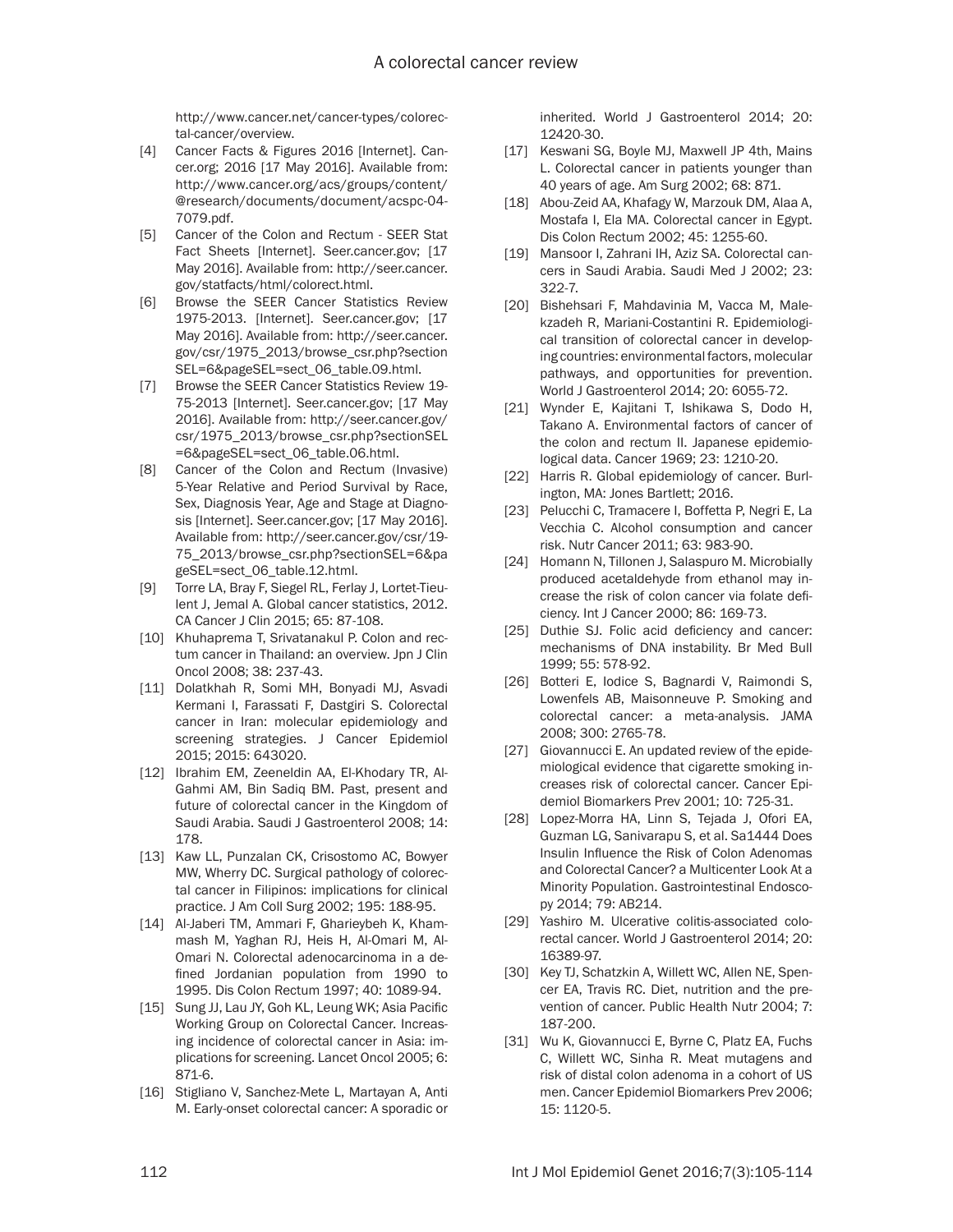- [32] Lipkin M, Reddy B, Newmark H, Lamprecht SA. Dietary factors in human colorectal cancer. Annu Rev Nutr 1999; 19: 545-86.
- [33] Caygill C, Hill M. Fish, n-3 fatty acids and human colorectal and breast cancer mortality. Eur J Cancer Prev 1995; 4: 329-32.
- [34] Burkitt DP. Epidemiology of cancer of the colon and rectum. Cancer 1971; 28: 3-13.
- [35] Gorham ED, Garland CF, Garland FC, Grant WB, Mohr SB, Lipkin M, Newmark HL, Giovannucci E, Wei M, Holick MF. Vitamin D and prevention of colorectal cancer. J Steroid Biochem Mol Biol 2005; 97: 179-94.
- [36] Schmid D, Leitzmann M. Association between physical activity and mortality among breast cancer and colorectal cancer survivors: a systematic review and meta-analysis. Ann Oncol 2014; 25: 1293-311.
- [37] Baena R, Salinas P. Diet and colorectal cancer. Maturitas 2015; 80: 258-64.
- [38] Chan AT, Ogino S, Fuchs CS. Aspirin and the risk of colorectal cancer in relation to the expression of COX-2. N Engl J Med 2007; 356: 2131-42.
- [39] Querido J. Twenty-five years since landmark bowel cancer discovery [Internet]. Cancer Research UK - Science blog; 2012 [19 October 2015]. Available from: http://scienceblog.cancerresearchuk.org/2012/08/28/twenty-fiveyears-since-landmark-bowel-cancer-discovery/.
- [40] Bert Vogelstein, MD [Internet]. ASCO; 2009 [13 June 2016]. Available from: https://www. asco.org/people/bert-vogelstein,-md.
- [41] Barrett JC, Lee JC, Lees CW, Prescott NJ, Anderson CA, Phillips A, Wesley E, Parnell K, Zhang H, Drummond H, Nimmo ER, Massey D, Blaszczyk K, Elliott T, Cotterill L, Dallal H, Lobo AJ, Mowat C, Sanderson JD, Jewell DP, Newman WG, Edwards C, Ahmad T, Mansfield JC, Satsangi J, Parkes M, Mathew CG; Wellcome Trust Case Control Consortium 2, Donnelly P, Peltonen L, Blackwell JM, Bramon E, Brown MA, Casas JP, Corvin A, Craddock N, Deloukas P, Duncanson A, Jankowski J, Markus HS, Mathew CG, McCarthy MI, Palmer CN, Plomin R, Rautanen A, Sawcer SJ, Samani N, Trembath RC, Viswanathan AC, Wood N, Spencer CC, Barrett JC, Bellenguez C, Davison D, Freeman C, Strange A, Donnelly P, Langford C, Hunt SE, Edkins S, Gwilliam R, Blackburn H, Bumpstead SJ, Dronov S, Gillman M, Gray E, Hammond N, Jayakumar A, McCann OT, Liddle J, Perez ML, Potter SC, Ravindrarajah R, Ricketts M, Waller M, Weston P, Widaa S, Whittaker P, Deloukas P, Peltonen L, Mathew CG, Blackwell JM, Brown MA, Corvin A, McCarthy MI, Spencer CC, Attwood AP, Stephens J, Sambrook J, Ouwehand WH, McArdle WL, Ring SM, Strachan DP. Genome-wide association study of ulcer-

ative colitis identifies three new susceptibility loci, including the HNF4A region. Nat Genet 2009; 41: 1330-4.

- [42] Wu Y, Hao X, Feng Z, Liu Y. Genetic polymorphisms in miRNAs and susceptibility to colorectal cancer. Cell Biochem Biophys 2015; 71: 271-8.
- [43] Zhang K, Civan J, Mukherjee S, Patel F, Yang H. Genetic variations in colorectal cancer risk and clinical outcome. World J Gastroenterol 2014; 20: 4167-77.
- [44] Xing J, Myers RE, He X, Qu F, Zhou F, Ma X, Hyslop T, Bao G, Wan S, Yang H, Chen Z. GWASidentified colorectal cancer susceptibility locus associates with disease prognosis. Eur J Cancer 2011; 47: 1699-707.
- [45] Khalili H, Gong J, Brenner H, Austin TR, Hutter CM, Baba Y, Baron JA, Berndt SI, Bézieau S, Caan B, Campbell PT, Chang-Claude J, Chanock S, Chen C, Hsu L, Jiao S, Conti DV, Duggan D, Fuchs CS, Gala M, Gallinger S, Haile RW, Harrison TA, Hayes R, Hazra A, Henderson B, Haiman C, Hoffmeister M, Hopper JL, Jenkins MA, Kolonel LN, Küry S, LaCroix A, Marchand LL, Lemire M, Lindor NM, Ma J, Manson JE, Morikawa T, Nan H, Ng K, Newcomb PA, Nishihara R, Potter JD, Qu C, Schoen RE, Schumacher FR, Seminara D, Taverna D, Thibodeau S, Wactawski-Wende J, White E, Wu K, Zanke BW, Casey G, Hudson TJ, Kraft P, Peters U, Slattery ML, Ogino S, Chan AT; GECCO and CCFR. Identification of a common variant with potential pleiotropic effect on risk of inflammatory bowel disease and colorectal cancer. Carcinogenesis 2015; 36: 999-1007.
- [46] Shiao S, Yu C. Meta-Prediction of MTHFR Gene Polymorphism Mutations and Associated Risk for Colorectal Cancer. Biol Res Nurs 2016; 18: 357-69.
- [47] Yamauchi M, Lochhead P, Imamura Y, Kuchiba A, Liao X, Qian ZR, Nishihara R, Morikawa T, Shima K, Wu K, Giovannucci E, Meyerhardt JA, Fuchs CS, Chan AT, Ogino S. Physical activity, tumor PTGS2 expression, and survival in patients with colorectal cancer. Cancer Epidemiol Biomarkers Prev 2013; 22: 1142-52.
- [48] Meyerhardt JA, Ogino S, Kirkner GJ, Chan AT, Wolpin B, Ng K, Nosho K, Shima K, Giovannucci EL, Loda M, Fuchs CS. Interaction of molecular markers and physical activity on mortality in patients with colon cancer. Clin Cancer Res 2009; 15: 5931-6.
- [49] Morikawa T, Kuchiba A, Lochhead P, Nishihara R, Yamauchi M, Imamura Y, Liao X, Qian ZR, Ng K, Chan AT, Meyerhardt JA, Giovannucci E, Fuchs CS, Ogino S. Prospective analysis of body mass index, physical activity, and colorectal cancer risk associated with β-catenin (CTN-NB1) status. Cancer Res 2013; 73: 1600-10.
- [50] Nishihara R, Lochhead P, Kuchiba A, Jung S, Yamauchi M, Liao X, Imamura Y, Qian ZR, Mori-